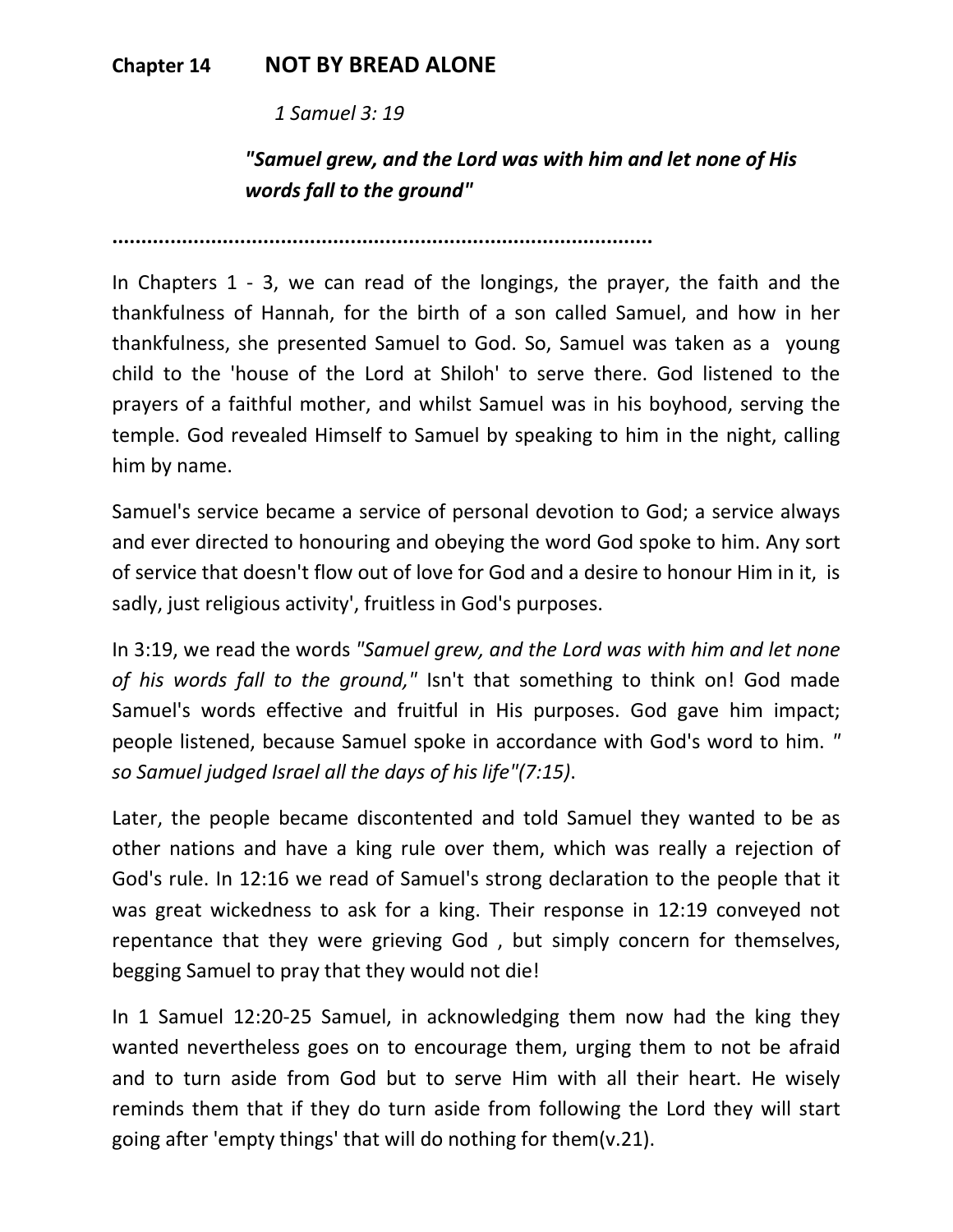He encourages them that the Lord will not abandon them, for He has made them His people. It was for them to reverence the Lord, to serve Him in truth, and to *"consider what great things He had done"* for them 9v.24). Samuel also assured them that he would not cease to pray for them.

The grace of God, evident in His patience and mercy towards His people is shown so clearly in these words of wisdom.

Samuels' words to the people he served, remain just as vital for every believer in the here and now.

God has been pleased to make Us His people.

 We, too, are exhorted to not turn aside from following Him, but to serve Him with all our heart.

 We, too are reminded of the folly of turning aside to seek satisfaction in other 'empty things' in place of relationship with God, things which will never satisfy.

 We, too are encouraged to reflect thoughtfully upon and To never lose sight of *"the great things He has done"* for us.

*"...Let us lay aside every weight, and the sin which so easily ensnares us, and let us run with endurance the race that is set before us, looking unto Jesus, the author and finisher of our faith, who for the joy that was set before Him endured the cross, despising the shame, and has sat down at the right hand of the throne of God.* 

*For consider Him who endured such hostility from sinners against Himself, lest you become weary and discouraged in your souls."*

(Hebrews 12:1-30)

The word transformed Samuel's life, leading him in the direction God planned. The word gave him wisdom, and sustained him. The word, ministered to our hearts by the Holy spirit, does and will do the same for us. Jesus Himself said (in Matthew 4:4), that *"Man shall not live by bread alone, but by every word that proceeds out of the mouth of God".*

These same words were used in Deuteronomy 8:2-6 where the Israelites were told to that their 40 years journey in the wilderness was to *"humble you and test you to know what in your heart.... So He humbled you, allowed you*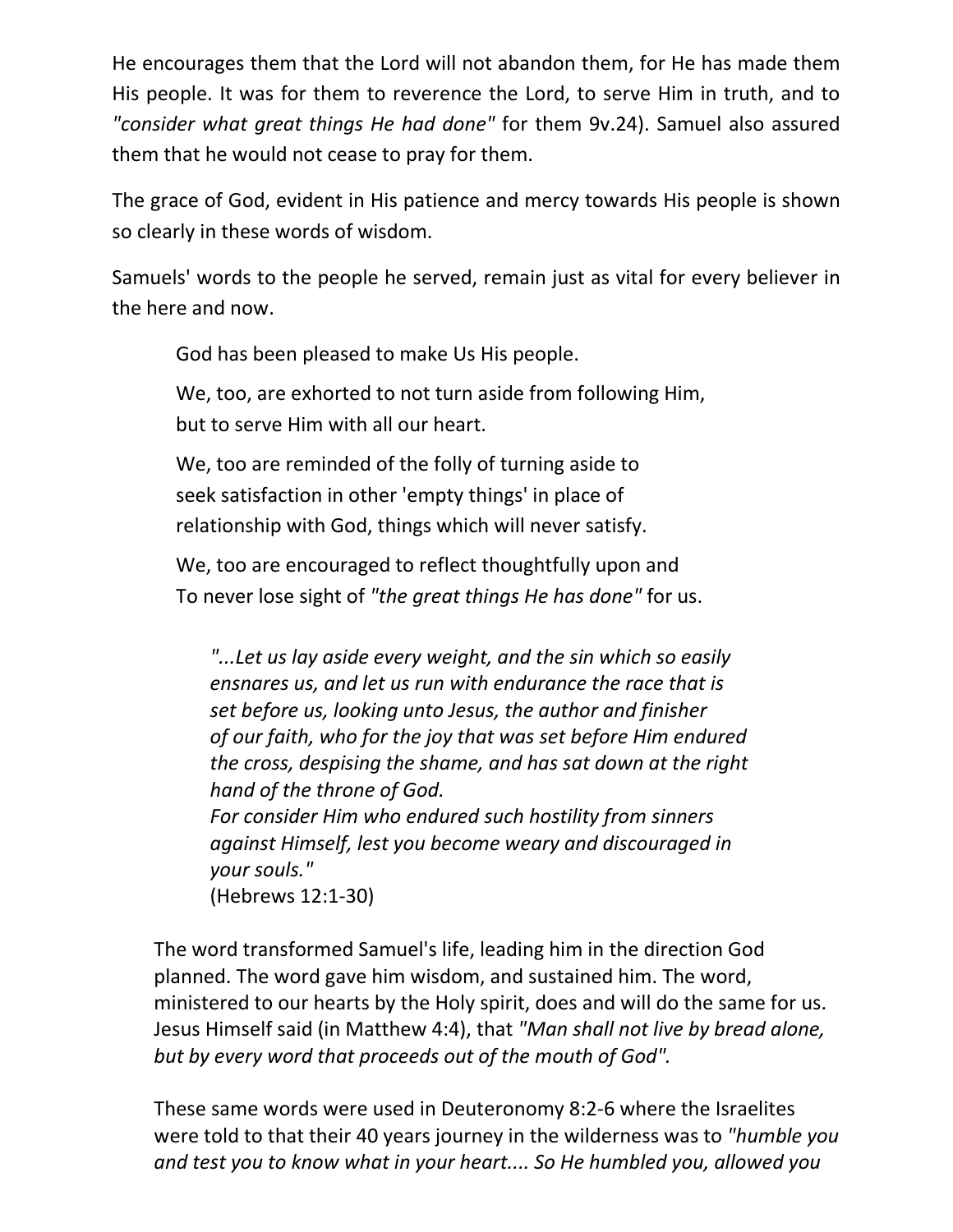*to hunger, and fed you with manna... That he might make you know that man shall not live by bread alone; but man, lives by every word that proceeds from the mouth of the Lord."*

In these words, love speaks, pointing to the way of true peace, which is ours **only** in fellowship with the living God. Romans 3:17 refers to those living in unbelief and reads, *"They have not known the way of peace."* In unbelief they live outside of fellowship with God and cannot know true peace. Our Father desires our daily walk to be a walk of true peace --- only possible in relationship with Him and given to the believer through faith in Christ.

Deuteronomy 8:6 tells us that **all** the humbling and testing of the Israelites was *"to do them good in the end,"* surely bringing us to know that **all** our humbling and testing is that He may do us good in the end - amazing grace always working in the purpose of Perfect Love.

So, what better than to conclude this segment with words from the Word; words of truth, words of precious promises; words that encourage, guide, correct and sustain; words of life and peace. As we embrace them, may they enrich our hearts and strengthen our faith.

**Psalm 33:4;** *" for the WORD of the Lord is right, and all His work is done in truth."*

**Psalm 119:11;** *" Your WORD I have hidden in my heart, that I might not sin against You."*

**Psalm 119:49-50;** *"remember the WORD to Your servant, upon which you have caused me to hope; this is my comfort in my affliction, for Your WORD has given me life."*

**Psalm 119:89-90; "***Forever,, O Lord, Your WORD is Settled in heaven. Your faithfulness endures to all generations..."* 

**Psalm 119:105;** *"Your WORD is a lamp to my feet and a light to my path."*

**Psalm 119:114;** *"You are my hiding place and my shield; I hope in Your WORD."* 

**Psalm 119:133;** *"Direct my steps by your WORD; and let no iniquity have dominion over me."*